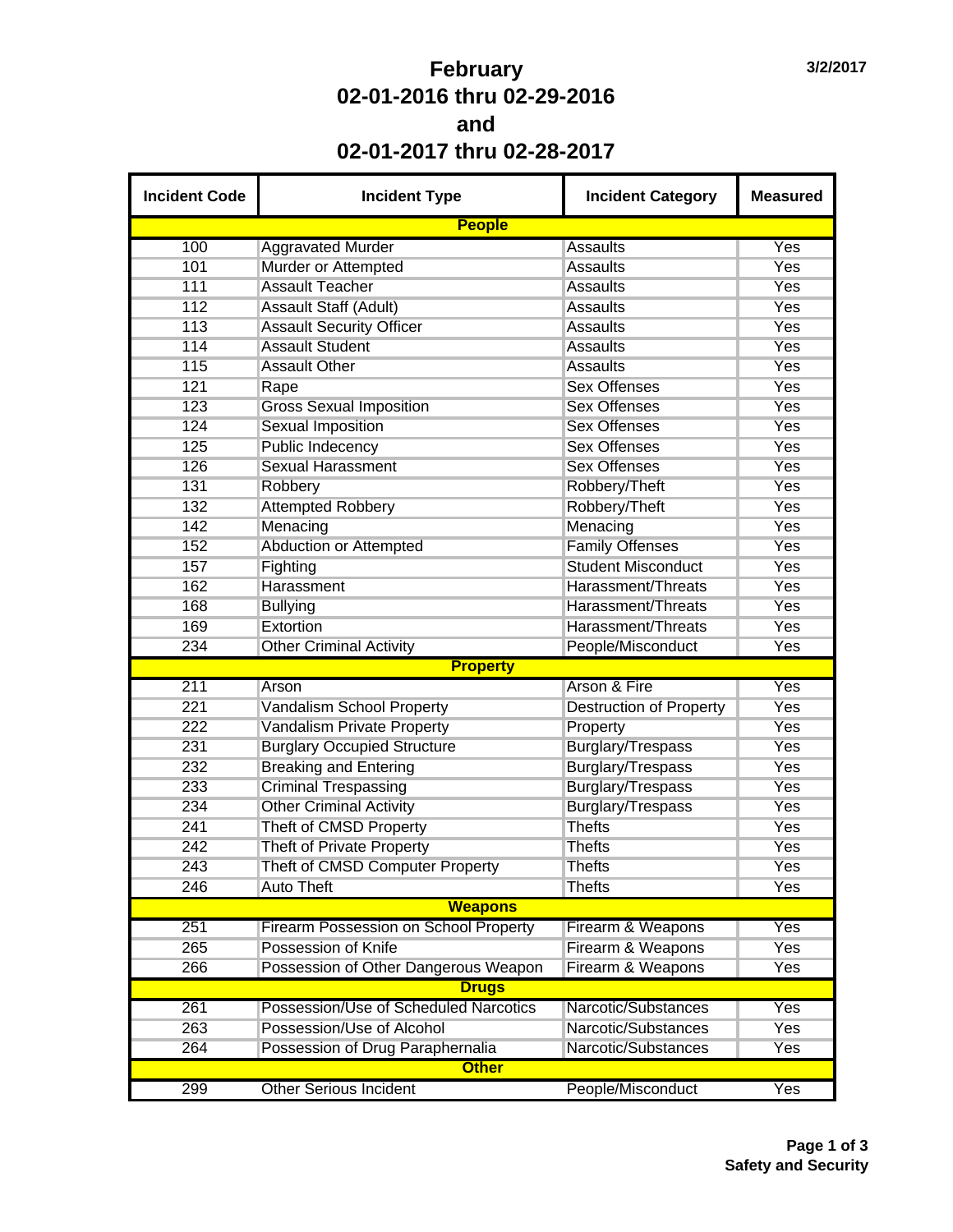| <b>Safety and Security Monthly Summary - February</b> |  |  |
|-------------------------------------------------------|--|--|
|-------------------------------------------------------|--|--|

|                                              | <b>High School</b>   |                |                |       |       | K <sub>8</sub>                   |        |
|----------------------------------------------|----------------------|----------------|----------------|-------|-------|----------------------------------|--------|
|                                              | <b>All Incidents</b> |                |                |       |       | <b>All Incidents</b>             |        |
| Feb 15-16                                    |                      |                | 59             |       |       | Feb 15-16                        |        |
| Feb 16-17                                    |                      |                | 59             |       |       | Feb 16-17                        |        |
| Change                                       |                      |                | 0%             |       |       | Change                           |        |
| <b>Quantity - Measured Serious Incidents</b> |                      |                |                |       |       | <b>Quantity - Measured Serio</b> |        |
|                                              | People               | Property       | Weapons        | Drugs | Other |                                  | People |
| Feb 15-16                                    | 37                   | 5 <sup>1</sup> | 5 <sup>1</sup> | 11    |       | Feb 15-16                        | 5      |
| Feb 16-17                                    | 20 <sup>1</sup>      | 121            |                | 8 13  | 6     | Feb 16-17                        | 5      |



| <b>All Incidents</b> |    |           | <b>All Incidents</b> | <b>All Incidents</b> |      |
|----------------------|----|-----------|----------------------|----------------------|------|
| Feb 15-16            | 59 | Feb 15-16 | 97                   | Feb 15-16 (Monthly)  | 156  |
| Feb 16-17            | 59 | Feb 16-17 | 75                   | Feb 16-17 (Monthly)  | 134  |
|                      |    |           |                      |                      |      |
| Change               | 0% | Change    | $-23%$               | Change               | -14% |
|                      |    |           |                      |                      |      |

## **Quantity - Measured Serious Incidents Quantity - Measured Serious Incidents Quantity - Measured Serious Incidents**

|           | Φ<br>௳          | ∸<br>മ<br>⊻<br>$\circ$<br><u>_</u><br>$\mathbf{a}$ | ഗു<br>ັ<br>eap<br>⇒ | gò<br>∽<br>┙ | ō<br>ᆇ<br>U |           | മ<br>∸<br>Φ<br>ᅩ | Φ<br>௨<br>ᄔ. | ≌<br>နူ<br>Ф | ත       | ৳<br>$\overline{\phantom{0}}$<br>ᆂ |                     | Φ<br>ē<br>$\mathbf{\Phi}$<br>ட | ╭<br>൨    | ഗ<br>ě<br>Φ | gō              | ৯  |
|-----------|-----------------|----------------------------------------------------|---------------------|--------------|-------------|-----------|------------------|--------------|--------------|---------|------------------------------------|---------------------|--------------------------------|-----------|-------------|-----------------|----|
| Feb 15-16 | 37              | $\mathbf b$                                        |                     | -11          |             | Feb 15-16 | 59               | 13           | 8            |         | 13                                 | Feb 15-16 (Monthly) | 96                             | 18        | 13          | 15 <sup>1</sup> | 14 |
| Feb 16-17 | 20 <sub>1</sub> | 12 <sub>l</sub>                                    | R                   | 13           | -61         | Feb 16-17 | 50               | 8            | 6            | ິ<br>اد | 8                                  | Feb 16-17 (Monthly) | 70                             | <b>20</b> | 14          | 16              | 14 |



| <b>High School</b>       |                                                    |                |                |       |       | K <sub>8</sub>                               |        |          |         |                |                 |                      | <b>Monthly Total</b>                         |                   |          |              |       |       |  |
|--------------------------|----------------------------------------------------|----------------|----------------|-------|-------|----------------------------------------------|--------|----------|---------|----------------|-----------------|----------------------|----------------------------------------------|-------------------|----------|--------------|-------|-------|--|
| All Incidents            |                                                    |                |                |       |       | <b>All Incidents</b>                         |        |          |         |                |                 | <b>All Incidents</b> |                                              |                   |          |              |       |       |  |
| 59                       |                                                    |                |                |       |       | Feb 15-16<br>97                              |        |          |         |                |                 |                      | Feb 15-16 (Monthly)                          |                   |          |              | 156   |       |  |
|                          |                                                    |                | 59             |       |       | Feb 16-17<br>75                              |        |          |         |                |                 |                      | Feb 16-17 (Monthly)                          |                   |          | 134          |       |       |  |
| 0%                       |                                                    |                |                |       |       | Change<br>$-23%$                             |        |          |         |                |                 |                      | Change                                       |                   |          | $-14%$       |       |       |  |
| asured Serious Incidents |                                                    |                |                |       |       | <b>Quantity - Measured Serious Incidents</b> |        |          |         |                |                 |                      | <b>Quantity - Measured Serious Incidents</b> |                   |          |              |       |       |  |
|                          | People                                             | Property       | Weapons        | Drugs | Other |                                              | People | Property | Weapons | Drugs          | Other           |                      |                                              | eople<br>$\Omega$ | Property | Weapons      | Drugs | Other |  |
|                          | 37                                                 | 5 <sup>1</sup> | 5 <sub>l</sub> | 11    |       | Feb 15-16                                    | 59     | 13       | $8 \,$  | 4              | 13 <sup>1</sup> |                      | Feb 15-16 (Monthly)                          | 96                | 18       | 13           | 15    | 14    |  |
|                          | 13<br>8<br>12 <sub>1</sub><br>20 <sub>l</sub><br>6 |                |                |       |       | Feb 16-17                                    | 50     | 8        | 6       | 3 <sup>1</sup> | 8               |                      | Feb 16-17 (Monthly)                          | 70                | 20       | $14 \mid 16$ |       | 14    |  |